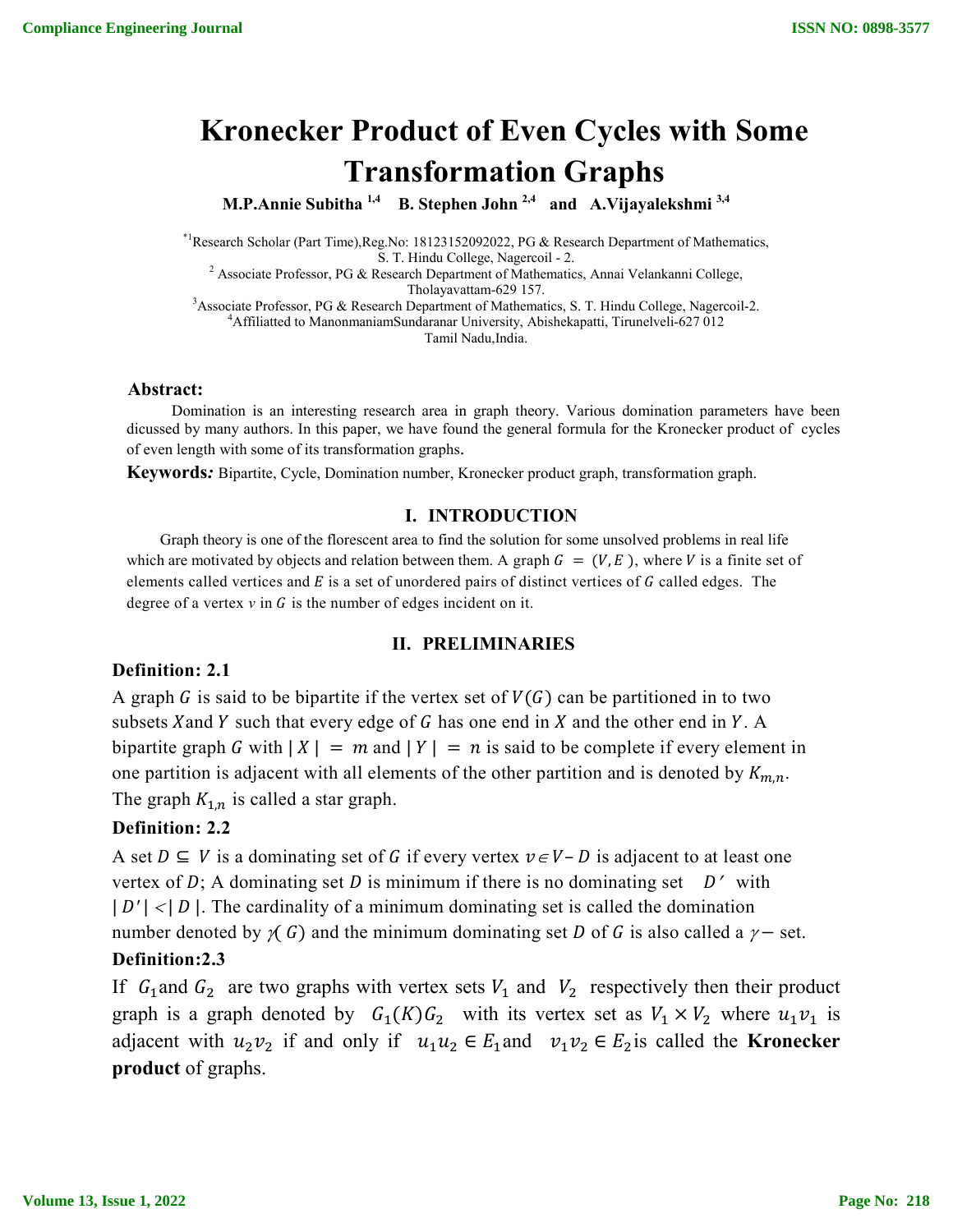## **Definition:2.4**

Let  $G = (V(G), E(G))$  be a graph and  $x, y, z$  be three variables taking values + or -. The **transformation graph**  $G^{xyz}$  is the graph having  $V(G) \cup E(G)$  as the vertex set and for  $\alpha, \beta \in V(G) \cup E(G)$ ,  $\alpha$  and  $\beta$  are adjacent in  $G^{xyz}$  if and only if one of the following holds:

(i)  $\alpha, \beta \in V(G)$ .  $\alpha$  and  $\beta$  are adjacent in G if  $x = +$ ;  $\alpha$  and  $\beta$  are not adjacent in  $G$  if  $x = -1$ . (ii)  $\alpha, \beta \in E(G)$ .  $\alpha$  and  $\beta$  are adjacent in G if y = +;  $\alpha$  and  $\beta$  are not adjacent in  $G$  if  $y = -$ . (iii)∝∈  $V(G)$ ,  $\beta \in E(G)$ . « and  $\beta$  are incidentt in G if z = +; « and  $\beta$ are not incident in  $G$  if  $z = -$ .

#### **III. MAIN RESULTS**

## **Result :3.1**

Let  $G = C_n$  be a cycle of order n and  $G^{xyz}$  be a transformation of G with 2n vertices. Then

> (i)  $\gamma(G^{+++}) = \frac{2n}{5}$ (ii)  $\gamma(G^{++-}) = 2$ (iii)  $\gamma (G^{+-+}) =$  $\overline{\mathcal{L}}$  $\overline{a}$  $\int_{\lceil n \rceil}$  2  $if n = 3,4$  $\left[\frac{n}{2}\right]$  $\frac{n}{3}$  + 2 if  $n = 6,9,12,...$  $\left[\frac{n}{2}\right]$  $\left| \frac{n}{3} \right| + 1$  otherwise (iv)  $\gamma (G^{-++}) = \{$ 2 if  $n=3$  $\left[\frac{n}{2}\right]$  $\frac{n}{3} + 1$  if  $n > 3$ (v)  $\gamma(G^{+--}) = 3$ (vi)  $\gamma(G^{-+}) = \begin{cases} 2 & \text{if } n = 4, 5 \\ 3 & \text{if } n = 3 \text{ and } n > 5 \end{cases}$ (vii)  $\gamma(G^{--}) = \begin{cases} 2 & \text{if } n = 3 \\ 3 & \text{if } n > 3 \end{cases}$ (viii)  $\gamma(G^{---}) = \begin{cases} 3 & \text{if } n = 3 \text{ and } 4 \\ 2 & \text{if } n > 4 \end{cases}$

### **Theorem : 3.2**

Let G be a cycle of order n which is even and  $n > 4$  and  $G^{++-}$  be the transformation graph of G. Then  $\gamma(G(K)G^{++-}) = 6\left[\frac{n}{4}\right]$  $\frac{n}{4}$ . **Proof :**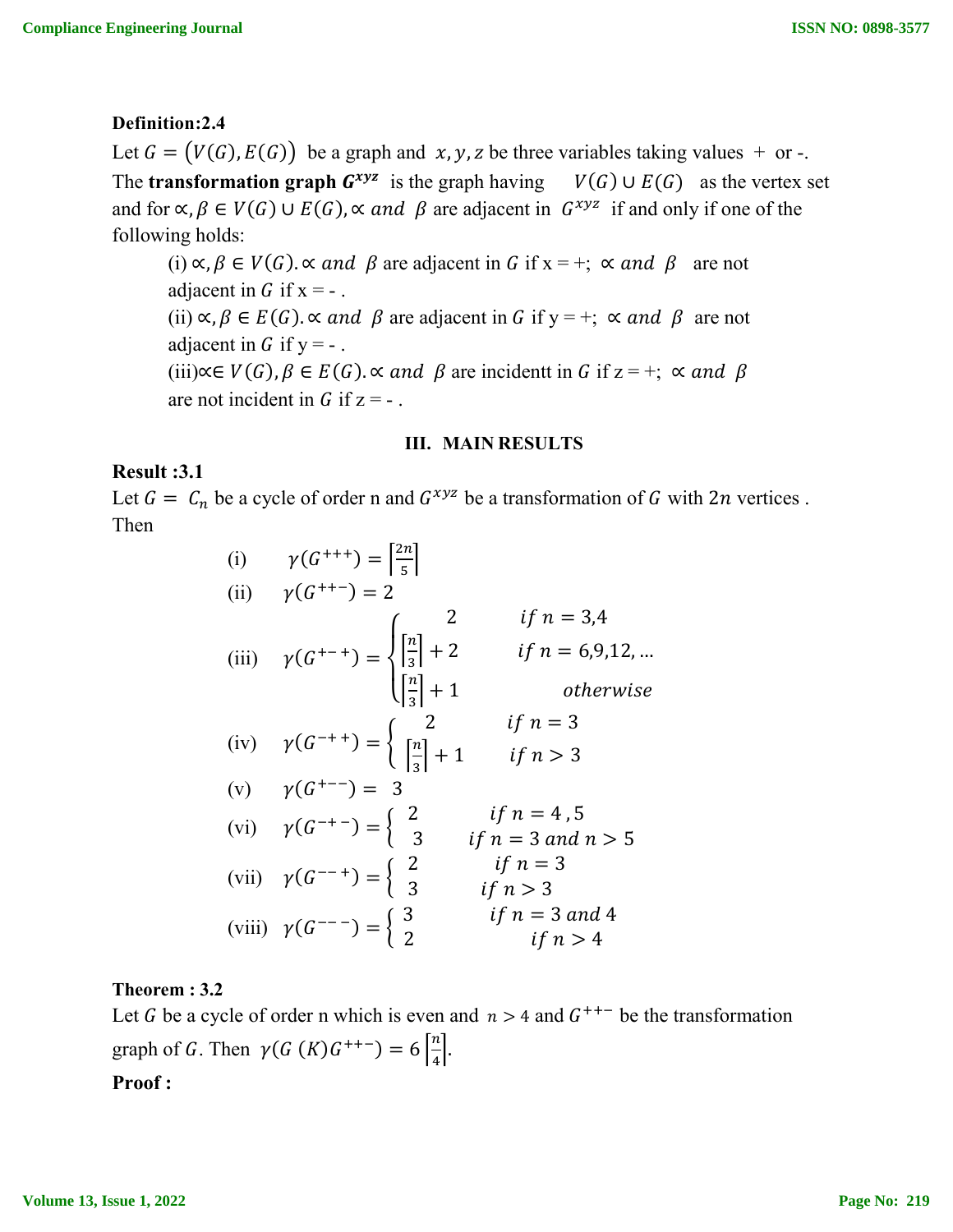Let  $G = C_n$ ,  $n > 4$  be a even order cycle. Let  $G^{++-}$  be the transformation of G and  $(G^{++-}) = \{u_i, e_i / 1 \le i \le m\} |V(G^{++-})| = 2m$ . Let us denote  $G^* = G(K)G^{++-}$ .  $|V(G^*)| = 2mn$ . The adjacency in  $V(G^*)$  is as follows:  $N(u_i v_1) = {u_k v_2, u_k v_m} \cup {u_k e_i / 2 \le i \le m - 1}$  $N(u_i e_1) = \{u_k e_2, u_k e_m\} \cup \{u_k v_i / 3 \le i \le m\}$  $N(u_i v_m) = {u_k v_1, u_k v_{m-1}} \cup {u_k e_i / 1 \le i \le m-2}$  $N(u_i e_m) = \{u_k e_1, u_k e_{m-1}\} \cup \{u_k v_i / 2 \le i \le m-1\},$  $N(u_i v_i) = {u_k v_{i-1}, u_k v_{i+1}} \cup {u_k e_h / 1 \le h \le m, h \ne j-1, j}$  $N(u_i e_j) = \{u_k e_{i-1}, u_k e_{i+1}\} \cup \{u_k v_h / 1 \le h \le m, h \ne j, j+1\}$ if = 1,  $k = 2, n$  and if  $i = n$ ,  $k = 1, n - 1$ and for all  $2 \le i \le n - 1$ ,  $k = i - 1$ ,  $i + 1$  and  $1 \le j \le m$ . Therefore,  $d(u_iv_j) = d(u_ie_j) = 2n$  for all  $1 \le i \le n$ ,  $1 \le j \le m$ . Let *D* be a dominationg set for  $G^*$ .  $D = (a, b)/a \in S_1, b \in S_2$ , where  $S_1$  and  $S_2$  such that  $S_1 = \{ \{u_xv_i, u_xv_{i+1}, u_xe_{i-1}\}, \{u_xv_i, u_xv_{i+1}, u_xe_{i+1}\}, \{u_xe_i, u_xe_{i+1}, u_xv_i\},\}$  ${u_x e_i, u_x e_{i+1}, u_x v_{i+2}}, {u_x v_i, u_x v_{i+3}, u_x e_{i+1}}, {u_x e_i, u_x e_{i+3}, u_x v_{i+2}}$  ${u_xv_i, u_xv_{m-2}, u_xe_{m-1}}, {u_xe_i, u_xe_{m-2}, u_xv_m}$  $S_2 = \left\{ \{u_\gamma v_i, u_\gamma v_{i+1}, u_\gamma e_{i-1}\}, \{u_\gamma v_i, u_\gamma v_{i+1}, u_\gamma e_{i+1}\}, \{u_\gamma e_i, u_\gamma e_{i+1}, u_\gamma v_i\}, \right\}$  $\{u_{\nu}e_i, u_{\nu}e_{i+1}, u_{\nu}v_{i+2}\}\$ ,  $\{u_{\nu}v_i, u_{\nu}v_{i+3}, u_{\nu}e_{i+1}\}\$ ,  $\{u_{\nu}e_i, u_{\nu}e_{i+3}, u_{\nu}v_{i+2}\}\$  ${u_yv_j, u_yv_{m-2}, u_ye_{m-1}}, {u_ye_j, u_ye_{m-2}, u_yv_m}$ for all  $2 \le j \le m-1, x = 2p-1, y = 2p, p = \{$  $1,3,5,...,\frac{n}{2}$ , if  $\frac{n}{2}$  is odd 1,3,5, ...,  $\frac{n-2}{2}$ , if  $\frac{n}{2}$  is even By the selection of  $S^*$  and  $S^{**}$ , each suffix x dominate exactly two partitions. We have 2mn vertices in  $G^*$  and degree of each vertex is 2n. For,  $N(u_i v_j) \cup N(u_i v_{j+1}) = \{u_k v_{j-1}, u_k v_j, u_k v_{j+1}, u_k v_{j+2}\} \cup$  $\{u_k e_1, u_k e_2, ..., u_k e_{i-1}, u_k e_{i+1}, ..., u_k e_{m-1}, u_k e_m\}$  $N(u_i e_{j-1}) = \{u_k v_1, u_k v_2, ..., u_k v_{j-2}, u_k v_{j+1}, ..., u_k v_m\} \cup \{u_k e_{j-2}, u_k e_j\}$ 

$$
N(u_i e_{j+1}) = \{u_k v_1, u_k v_2, \dots, u_k v_{j}, u_k v_{j+3}, \dots, u_k v_m\} \cup \{u_k e_j, u_k e_{j+2}\}
$$

if  $i = 1, k = 2, n$  and if  $i = n, k = 1, n - 1$ 

and for all  $2 \le i \le n-1$ ,  $k = i - 1$ ,  $i + 1$  and  $2 \le i \le m - 1$ .

Since  $\{u_i v_j, u_i v_{i+1}\}$  dominate  $8 + 2(m - 1)$  vertices, it is must to choose one more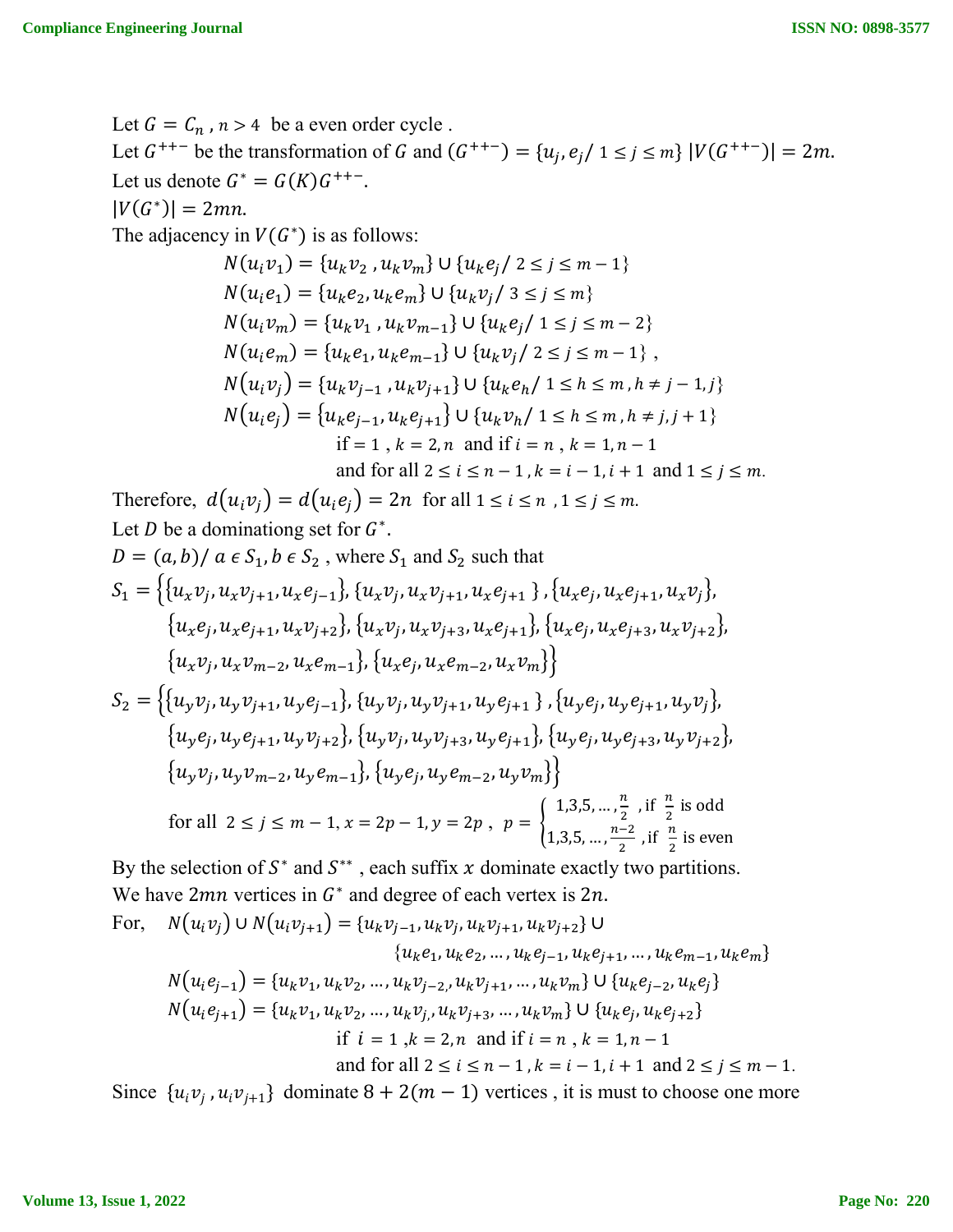vertex .

Hence, 
$$
N(u_i v_j) \cup N(u_i v_{j+1}) \cup N(u_i e_{j-1}) = \{u_k v_j, u_k e_j / k = i - 1, i + 1\}
$$
  
\n $N(u_i v_j) \cup N(u_i v_{j+1}) \cup N(u_i e_{j+1}) = \{u_k v_j, u_k e_j / k = i - 1, i + 1\}$ ,  
\n $1 \le j \le m$  for a fixed i,  $2 \le i \le n - 1$   
\nand if  $i = 1$ ,  $k = 2, n$  and if  $i = n$  then  $k = 1, n - 1$ .

 $\Rightarrow$  { $u_i v_j, u_i v_{j+1}, u_i e_{j+1}$ } for all *i* and *j*, it is one of the minimum dominating set for  $G^*$ .  $\Rightarrow$  D is the minimum dominating set and the domination number

$$
\gamma(G^*)=2\left(3\left\lceil\frac{n}{4}\right\rceil\right).
$$

# **Theorem : 3.3**

Let G be the Kronecker product of  $G_1$  and  $G_2$  where  $G_1 = C_n$ , n is even,  $n > 5$ and  $G_2 = G_1^{+ - +}$ . Then  $\gamma(G) = n \left[\frac{n}{4}\right]$  $\frac{n}{4}$ .

# **Proof :**

Let  $G_1 = C_n$ ,  $n > 5$  be a graph of order even and  $G_2 = G_1^{+ - +}$  be the transformation graph of  $G_1$ .

Let us denote  $V(G_1) = \{ u_i / 1 \le i \le n \}$  $V(G_2) = \{ v_i, e_i / 1 \leq j \leq n \}$ 

In  $G_2$ , the adjacency of  $v_j$  is  $\{v_{j-1}, v_{j+1}, e_{j-1}, e_{j+1}\}, 1 \le j \le n$ .

Since the variable 'y' is '-', each  $e_j$  is adjacent with all  $e_k / 1 \le k \le n$  except  $e_{j-1}$  and  $e_{j+1}$ ; and also adjacent with  $v_j$  and  $v_{j+1}$ .

Let 
$$
G = G_1(K)G_2
$$
,  $V(G) = \{u_iv_j, u_ie_j \mid 1 \le i \le n, 1 \le j \le n\}$ ;  $|V(G)| = 2n^2$ .

$$
N(u_i e_j) = \{ \{u_{i-1}e_k / 1 \le k \le n, k \ne j-1, j \text{ and } j+1 \} \cup \{u_{i+1}e_k / 1 \le k \le n, k \ne j-1, j \text{ and } j+1 \} \cup \{u_{i-1}v_j, u_{i-1}v_{j+1}, u_{i+1}v_j, u_{i+1}v_{j+1} \} \}, 1 \le i, j \le n.
$$

$$
N(u_i v_j) = \{u_{i-1}v_h, u_{i+1}v_h, u_{i-1}e_k, u_{i+1}e_k \mid h = j-1, j+1; k = j-1, j\},\
$$
for all  $1 \le i, j \le n$ .

Hence,  $d(u_i e_j) = 2(n - 1)$ ,  $d(u_i v_j) = 8$ , for all  $1 \le i, j \le n$ .

In G, there are  $S^*$  and  $S^{**}$  having  $\frac{n}{2}$  sub partitions and each sub partition consists 2n elements. Hence  $|S^*| = |S^{**}| = n^2$ .

Also, elements from one sub partition of  $S^*$  dominate exactly two sub partitions of  $S^{**}$ . Therefore, vertices from  $\frac{n}{2}$  sub partitions of S<sup>\*</sup> dominate all elements of S<sup>\*\*</sup>. By the adjacency of  $e_i \in V(G_2)$ , the set of vertices  $\{e_i / j \text{ is odd }, 1 \leq j \leq n \}$  dominate all  $\{v_i / 1 \leq j \leq n\}$  independently.

Similarly,  $\{e_i / j \text{ is even}, 1 \leq j \leq n \}$  dominate all  $\{v_i / 1 \leq j \leq n \}$  independently.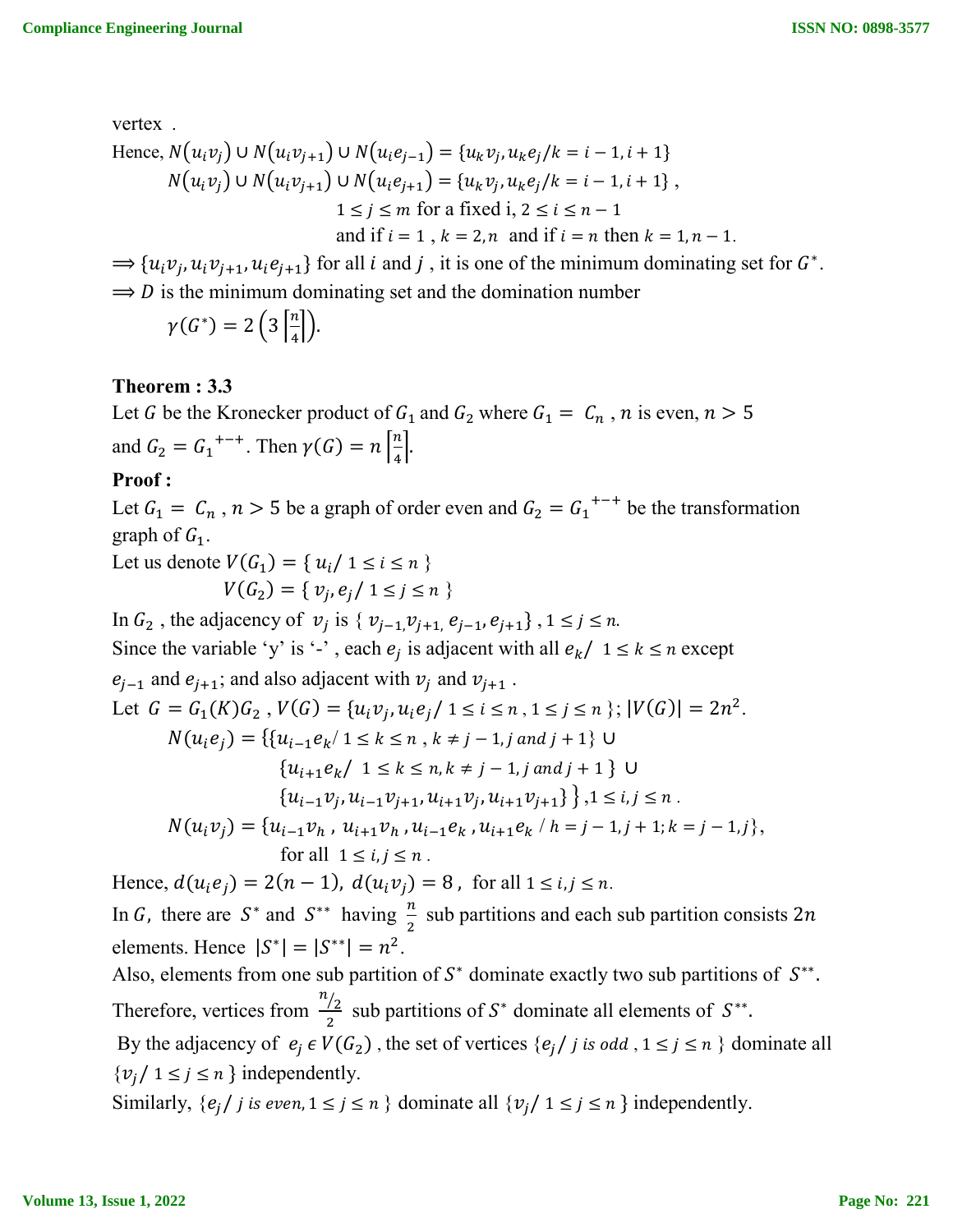Also any pair of vertices  $\{e_i, e_k\} \in V(G_2)$ ,  $k \neq j - 2, j - 1, j + 1$  and  $j + 2, 1 \leq j \leq n$ dominate all  $\{e_j / 1 \le j \le n\}$ . Let us choose  $D_1 \subseteq S^*$  and  $D_2 \subseteq S^{**}$  $D_1 = \big\{ \{u_{2i-1}e_1, u_{2i-1}e_3, u_{2i-1}e_5, \ldots, u_{2i-1}e_{n-1}\}, \allowbreak \{u_{2i-1}e_2, u_{2i-1}e_4, u_{2i-1}e_6, \ldots, u_{2i-1}e_n\} \big\}$  $D_2\ = \left\{ \{u_{2i}e_1, u_{2i}e_3, u_{2i}e_5, \ldots, u_{2i}e_{n-1}\}, \{u_{2i}e_2, u_{2i}e_4, u_{2i}e_6, \ldots, u_{2i}e_n\} \right\}$  $i = \{$  $1,3,5\ldots,\frac{n-2}{2}$  if  $\frac{n}{2}$  is even 1,3,5, ..., $\frac{n}{2}$  if  $\frac{n}{2}$  is odd Let  $x \in D_1$ ,  $y \in D_2$ .  $N(x) = S^{**}$  and  $N(y) = S^*$ . Hence,  $D = \{(x, y) / x \in D_1, y \in D_2\}$  is a dominating set. x consists of  $\left[\frac{n}{4}\right]$  $\frac{n}{4} \left( \frac{n}{2} \right)$  $\binom{n}{2}$  elements and similarly y consists of  $\left\lceil \frac{n}{4} \right\rceil$  $\binom{n}{4}$  $\binom{n}{2}$  $\frac{n}{2}$ ) elements. Since each element of *D* dominate all  $u_i v_j$  independently, *D* is the required minimum dominating set for *.* 

$$
\Rightarrow \gamma(G) = 2\left[\frac{n}{4}\right]\left(\frac{n}{2}\right) = n\left[\frac{n}{4}\right].
$$

## **Result : 3.4**

In the above theorem, if  $\frac{n}{2}$  is odd,

$$
N(u_1e_j) = \{u_2v_j, u_2e_j, u_nv_j, u_ne_j\};
$$
  
\n
$$
N(u_{n-1}e_j) = \{u_{n-2}v_j, u_{n-2}e_j, u_nv_j, u_ne_j\}
$$
  
\n
$$
N(u_2e_j) = \{u_1v_j, u_1e_j, u_3v_j, u_3e_j\};
$$
  
\n
$$
N(u_ne_j) = \{u_1v_j, u_1e_j, u_{n-1}v_j, u_{n-1}e_j\}, 1 \le j \le n.
$$
  
\n
$$
\{u_1e_j, u_{n-1}e_j\} \in S^*
$$
 dominate 
$$
\{u_nv_j, u_ne_j\} \in S^{**}
$$
 twice.

 ${u_2 e_j, u_n e_j} \in S^{**}$  dominate  ${u_n v_j, u_n e_j} \in S^*$  twice.

Therefore,  $D$  does not dominate the sub partitions independently.

## **Result : 3.5**

If  $G = C_n$ , *n* is even, then  $G^{++}$  and  $G^{+-+}$  are isomorphic.  $\gamma(G^{-++}) = \gamma(G^{+-+}) = \frac{n}{2}$ 2 . By the previous theorem,  $\gamma(G(K)G^{-++}) = \gamma(G(K)G^{+-+}) = n\left[\frac{n}{4}\right]$ 

# **Theorem: 3.6**

Let  $G = G_1(K)G_1^{+--}$  be the graph,  $G_1 = G_n$ ,  $n > 5$ ,  $n$  is even. Then  $\gamma(G) = 4\left[\frac{n}{4}\right]$  $\frac{n}{4}$ . **Proof :**

 $\frac{n}{4}$ .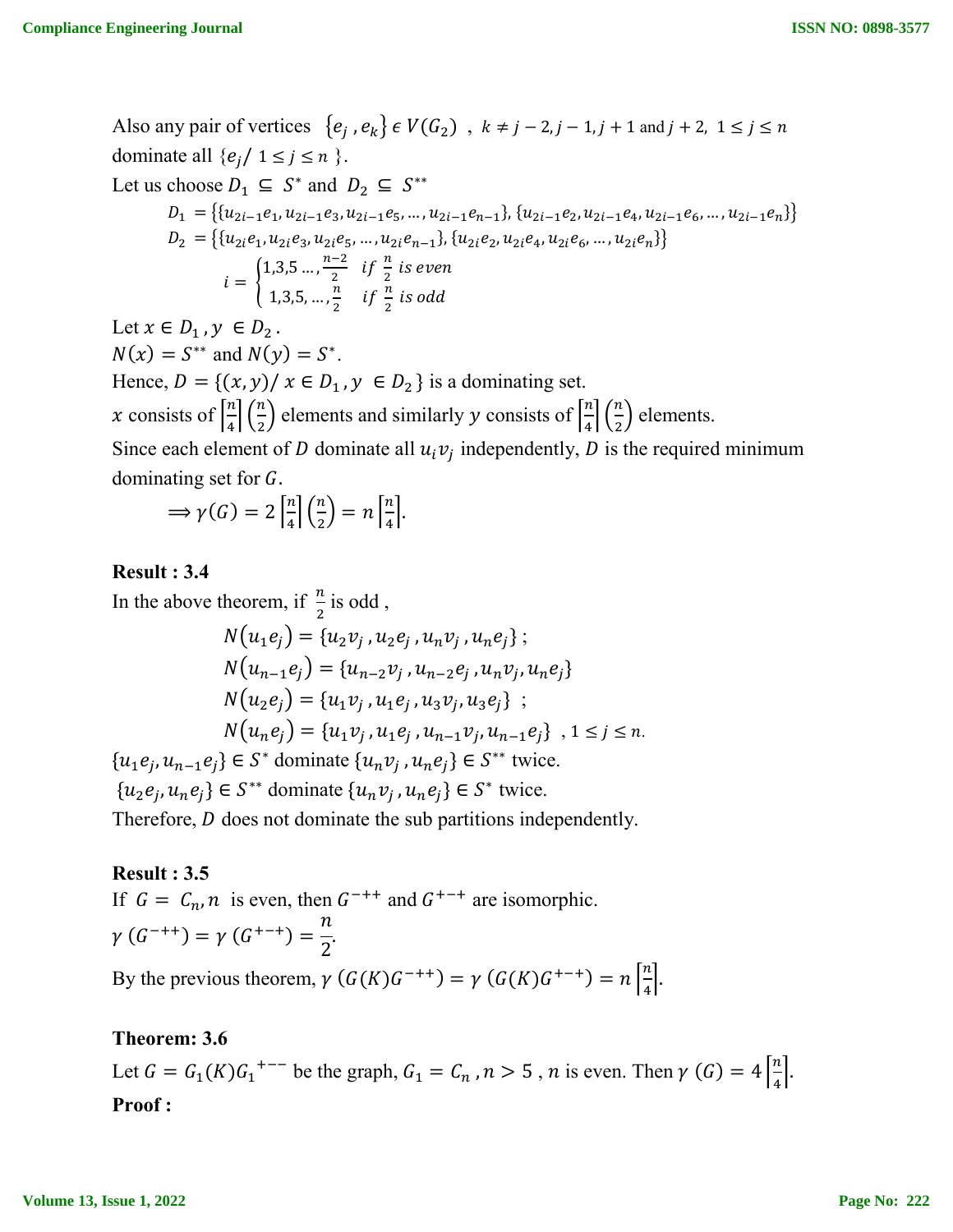Let 
$$
G = G_1(K)G_2
$$
 where  $G_1 = C_n$ ,  $n > 5$ , n is even and  $G_2 = G_1^{+--}$ .  
\n $V(G_1) = \{u_i/1 \le i \le n \}$   
\n $V(G_2) = \{v_j, e_j/1 \le j \le n \}$   
\n $V(G) = \{u_i v_j, u_i e_j/1 \le i \le n, 1 \le j \le n \}$   
\nThe adjacency of  $V(G)$  as follows :  
\n $N(u_i v_j) = \{u_{i-1}v_{j-1}, u_{i-1}v_{j+1}, u_{i+1}v_{j-1}, u_{i+1}v_{j+1}\} \cup$   
\n $\{u_{i-1}e_k, u_{i+1}e_k/1 \le k \le n, k \ne j-1 \text{ and } j\}, 1 \le i, j \le n$ .  
\n $N(u_i e_j) = \{u_{i-1}v_k, u_{i+1}v_k/1 \le k \le n, k \ne j \text{ and } j+1\} \cup$   
\n $\{u_{i-1}e_k, u_{i+1}e_k/1 \le k \le n, k \ne j-1, j \text{ and } j+1\}, 1 \le i, j \le n$ .  
\n $d(u_i v_j) = 2n$ ;  $d(u_i e_j) = 4n - 10$   
\nIt is clear that  $d(u_i v_j) < d(u_i e_j)$  for all  $1 \le i, j \le n$ .  
\nChoose  $D_1$  and  $D_2$  such a way that,  
\n $D_1 = \{u_{2i-1}e_j, u_{2i-1}e_k, u_{2i}e_j, u_{2i}e_k\}$   
\n $D_2 = \{u_{2i+1}e_j, u_{2i+1}e_k, u_{2i+2}e_j, u_{2i+2}e_k\}, i = \begin{cases} 1,3,5,..., \frac{n-2}{2} & \text{if } \frac{n}{2} \text{ is even} \\ 1,3,5,..., \frac{n}{2} & \text{if } \frac{n}{2} \text{ is odd} \end{cases}$   
\nfor all  $1 \le j, k \le n, k \ne j-2, j-1, j+1 \text{ and } j+2$ .  
\n

Choose a pair of vertices  $(u_i e_j, u_i e_k)$  such that  $k \neq j - 2, j - 1, j + 1$  and  $j + 2$ ;  $1 \leq j \leq n$ . Then,  $N(u_i e_j) \cup N(u_i e_k) = \{u_{i-1} v_j, u_{i-1} e_j, u_{i+1} v_j, u_{i+1} e_j\} / 1 \le j, k \le n$ .  $|N(u_i e_i) \cap N(u_i e_k)| = 2(2n - 10).$  $|N(u_i e_j) \cup N(u_i e_k)| = |N(u_i e_j)| + |N(u_i e_k)| - |N(u_i e_j) \cap N(u_i e_k)| = 4n$ Therefore,  $\left[\frac{n}{4}\right]$  $\frac{n}{4}$  number of pair of selected vertices from  $S^*$  dominate  $S^{**}$ . In similar,  $\left[\frac{n}{4}\right]$  $\frac{n}{4}$  number of pair of selected vertices  $u_i e_j \in S^{**}$  dominate  $S^*$ . Hence,  $D_1$  and  $D_2$  are the required minimum dominating sets with cardinality  $4\left[\frac{n}{4}\right]$  $\frac{n}{4}$ . Hence  $\gamma(G) = 4\left[\frac{n}{4}\right]$  $\frac{n}{4}$ .

**Corollary:3.7**

of  $S^{**}$ .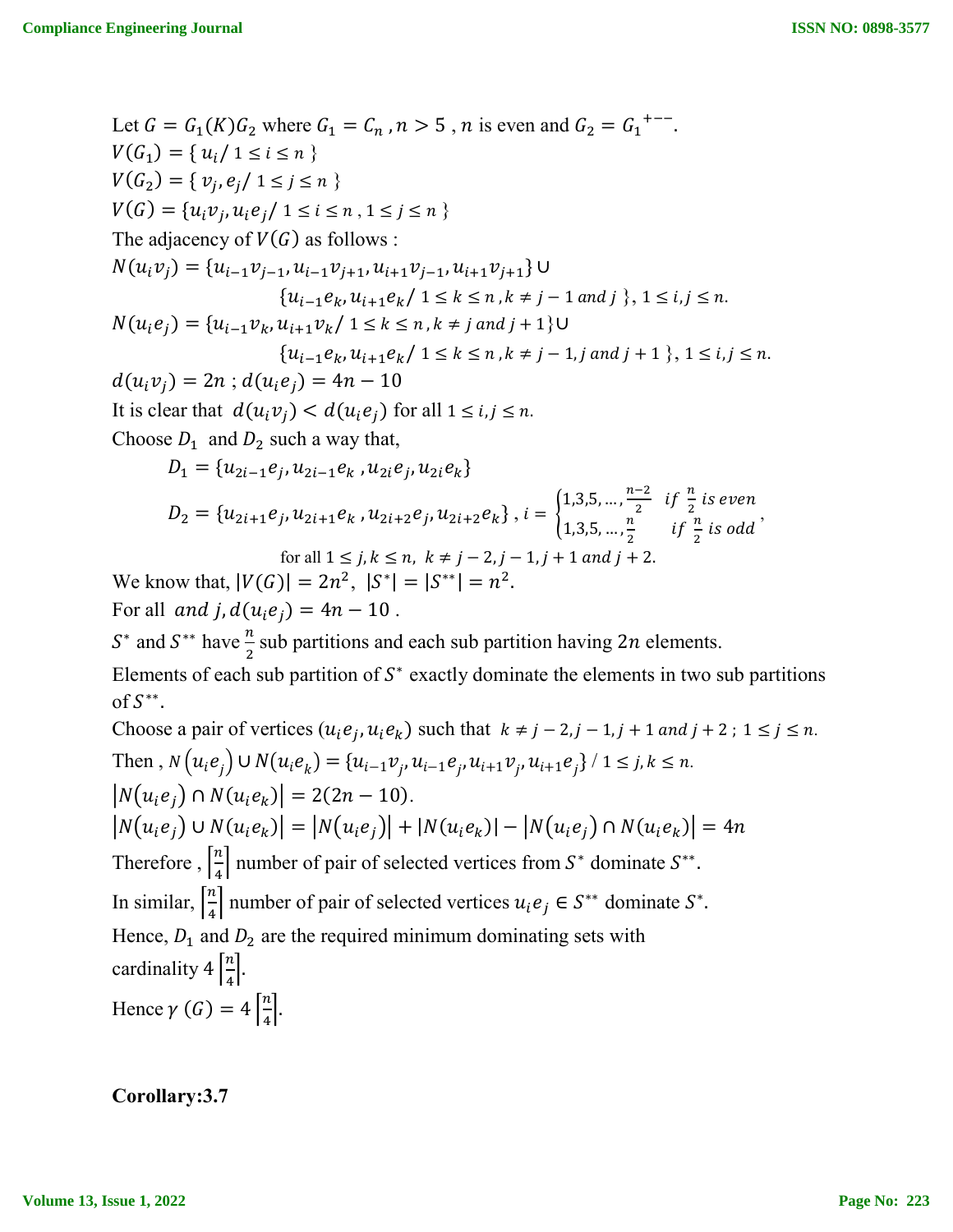If 
$$
\frac{n}{2}
$$
 is odd then for all  $i = \begin{cases} 1,3,5,..., \frac{n-2}{2} & \text{if } \frac{n}{2} \text{ is even} \\ 1,3,5,..., \frac{n}{2} & \text{if } \frac{n}{2} \text{ is odd} \end{cases}$   
and  $1 \le j, k \le n, k \ne j - 2, j - 1, j + 1 \text{ and } j + 2$ ,  
 $N(D_1) = N(u_{2i-1}e_j) \cup N(u_{2i-1}e_k) \cup N(u_{2i}e_j) \cup N(u_{2i}e_k) = V(G)$ .

By the adjacency mentioned in Result : 3.4, the graph  $G$  in above theorem : 3.6 with all  $i, j, k$ ,

$$
|N(u_{2i-1}e_j)| + |N(u_{2i-1}e_k)| = 2\left(\left|\frac{n}{4}\right|(4n-10) - (2n-5)\right)
$$
  
\n
$$
|N(u_{2i-1}e_j) \cap N(u_{2i-1}e_k)| = \frac{n}{2}(2n-10)
$$
  
\nHence,  $N(D_1) = |N(u_{2i-1}e_j) \cup N(u_{2i-1}e_k) \cup N(u_{2i}e_j) \cup N(u_{2i}e_k)|$   
\n
$$
= |N(u_{2i-1}e_j)| + |N(u_{2i-1}e_k)| + |N(u_{2i}e_j)| + |N(u_{2i}e_k)|
$$
  
\n
$$
-|N(u_{2i-1}e_j) \cap N(u_{2i-1}e_k)| - |N(u_{2i}e_j) \cap N(u_{2i}e_k)|
$$
  
\n
$$
= 4\left(\left|\frac{n}{4}\right|(4n-10) - (2n-5)\right) - 2\left(\frac{n}{2}(2n-10)\right)
$$
  
\n
$$
= 2n^2 = |V(G)|.
$$
  
\nHence for both either  $\frac{n}{2}$  is odd or  $\frac{n}{2}$  is even  $\gamma(G) = 4\left|\frac{n}{2}\right|$ 

Hence for both either  $\frac{n}{2}$  is odd or  $\frac{n}{2}$  is even,  $\gamma(G) = 4$  $\frac{n}{4}$ .

## **Corollary : 3.8**

For any cycle  $G = C_n$ ,  $\gamma(G^{+--}) = \gamma(G^{-+-}) = 2$ . Clearly,  $G^{+--}$  is isomorphic to  $G^{-+-}$ . Therefore, for any cycle  $G_1 = C_n$ , *n* is even,  $G = G_1(K)G_2$  is isomorphic to  $G =$  $G_1(K)G_3$ , where  $G_2 = G^{-+-}$  and  $G_3 = G^{+--}$ .  $\Rightarrow \gamma(G) = 4\left[\frac{n}{4}\right]$  $\frac{n}{4}$ .

# **Theorem :3.9**

Let  $G^*$  be the Kronecker product of G and  $G^{--+}$  where  $G = C_n$ , n is even and  $n > 5$ . Then  $\gamma(G^*) = 8 \left[ \frac{n}{4} \right]$  $\frac{n}{4}$ .

# **Proof:**

Let  $G^* = G(K)G^{-+1}$ , G is an even order cycle,  $n > 5$ .  $|V(G)| = n$ ;  $|V(G^{--+})| = 2n$ ;  $|V(G^*)| = 2n^2$ . The neighbors of  $V(G^*)$  as follows:

$$
N(u_i v_j) = \{u_{i-1}e_{j-1}, u_{i-1}e_j, u_{i+1}e_{j-1}, u_{i+1}e_j\} \cup
$$
  
\n
$$
\{u_{i-1}v_k, u_{i+1}v_k / 1 \le k \le n, k \ne j-1, j \text{ and } j+1 \}, 1 \le i, j \le n.
$$
  
\n
$$
N(u_i e_j) = \{u_{i-1}v_j, u_{i-1}v_{j+1}, u_{i+1}v_j, u_{i+1}v_{j+1}, u_{i-1}e_k, u_{i+1}e_k / 1 \}
$$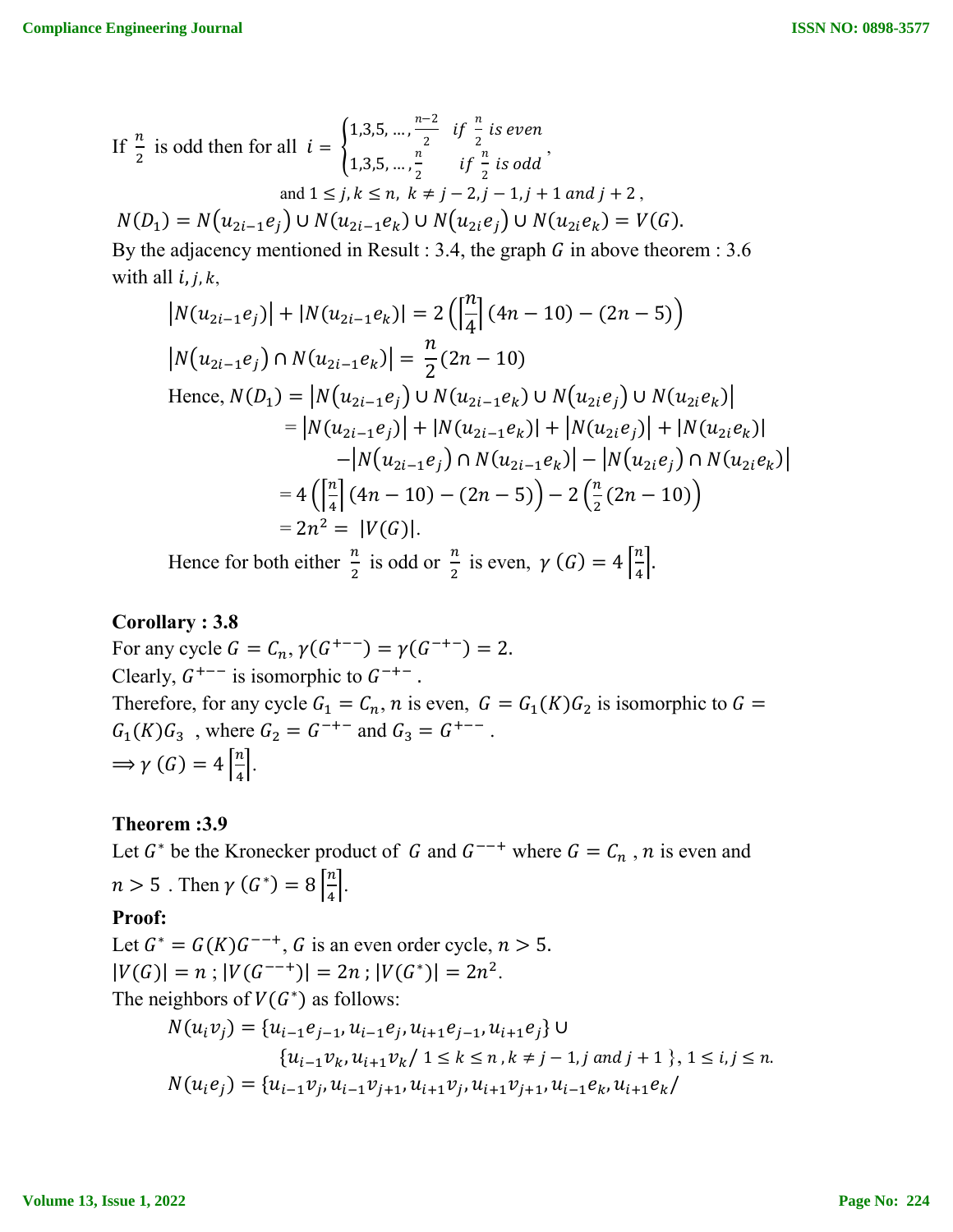$$
1 \leq k \leq n , k \neq j-1, j \text{ and } j+1 \}, 1 \leq i, j \leq n.
$$

For all *i* and ,  $d(u_i v_j) = 2n - 2$ ;  $d(u_i e_j) = 2n - 2$ .

From the adjacency of  $V(G^*)$ , it is clear that each  $u_i v_j \in S^*$  is adjacent with  $2(n-3)$ number of  $u_h v_k \in S^{**}$  and four number of  $u_h e_k \in S^{**}$ ;

Similarly, each  $u_i e_j \in S^*$  is adjacent with  $2(n-3)$  number of  $u_h e_k \in S^{**}$  and four number of  $u_h v_k \in S^{**}$ , for all  $1 \le i, j, k \le n$ ;  $k \ne j - 1, j$  and  $j + 1$ . Let us choose  $D_1 \subseteq S^*$  and  $D_2 \subseteq S^{**}$  such that

$$
D_1 = \{ \{u_{2i-1}v_j, u_{2i-1}v_k, u_{2i-1}e_j, u_{2i-1}e_k\}, \{u_{2i+1}v_j, u_{2i+1}v_k, u_{2i+1}e_j, u_{2i+1}e_k\} \}
$$
  
\n
$$
D_2 = \{ \{u_{2i}v_j, u_{2i}v_k, u_{2i}e_j, u_{2i}e_k\}, \{u_{2i+2}v_j, u_{2i+2}v_k, u_{2i+2}e_j, u_{2i+2}e_k\} \}
$$
  
\nfor all  $i = \begin{cases} 1,3,5,\dots, \frac{n-2}{2} & \text{if } \frac{n}{2} \text{ is even} \\ 1,3,5,\dots, \frac{n}{2} & \text{if } \frac{n}{2} \text{ is odd} \end{cases}, 1 \le j, k \le n, k \ne j - 2, j - 1, j + 1 \text{ and } j + 2 \}$ 

Choose the pairs  $(u_{2i-1}v_i, u_{2i-1}v_k)$  and  $(u_{2i-1}e_i, u_{2i-1}e_k)$  such that  $1 \le j, k \le n, k \ne j-2, j-1, j+1 \text{ and } j+2.$ Every pair  $(u_{2i-1}v_i, u_{2i-1}v_k) \in S^*$  dominate  $2(2n - 6)$  vertices of  $S^{**}$  and  $|N(u_{2i-1}v_i) \cap N(u_{2i-1}v_k)| = 2n - 12.$ Similarly, every pair  $(u_{2i-1}e_i, u_{2i-1}e_k) \in S^*$  dominate  $2(2n - 6)$  vertices of  $S^{**}$  and

 $|N(u_{2i-1}e_i) \cap N(u_{2i-1}e_k)| = 2n - 12.$ 

# **Case : (i)** If  $\frac{n}{2}$  is even

Then the elements of each sub partition of  $S^*$  is adjacent with the elements of exactly two sub partitions of  $S^{**}$ .  $S^*$  and  $S^{**}$  have  $\frac{n}{2}$  sub partitions.

Each sub partition having  $2n$  elements.

$$
|N(u_{2i-1}v_j)| + |N(u_{2i-1}v_k)| + |N(u_{2i-1}e_j)| + |N(u_{2i-1}e_k)|
$$
  
-[|N(u\_{2i-1}v\_j) \cap N(u\_{2i-1}v\_k)| + |N(u\_{2i-1}e\_j) \cap N(u\_{2i-1}e\_k)|]  
= 4(2n - 6) - 2(2n - 12) = 4n

which is the total number of elements in two sub partitions.

So we need minimum  $2\left[\frac{n}{4}\right]$  $\frac{n}{4}$  pair of vertices from  $S^*$  to dominate all the vertices of  $S^{**}$ . In similar,  $4\left[\frac{n}{4}\right]$  $\frac{n}{4}$  vertices from  $S^{**}$  dominate all the vertices of  $S^*$ .

Case : (ii) If 
$$
\frac{n}{2}
$$
 is odd

By the adjacency shown in Result : 3.4, vertices  $\{u_{2i-1}v_i, u_{2i-1}v_k, u_{2i-1}e_i, u_{2i-1}e_k\}$ chosen from  $\left[\frac{n}{4}\right]$  $\frac{n}{4}$  sub partitions dominate  $2\left(\frac{n}{4}\right)$  $\frac{n}{4} \left[ 2(2n-6) - (2n-6) \right] - \frac{n}{2}(2n-12)$ vertices of  $S^{**}$  $\Rightarrow |N(u_{2i-1}v_j) \cup N(u_{2i-1}v_k) \cup N(u_{2i-1}e_j) \cup N(u_{2i-1}e_j)| = |S^{**}|.$